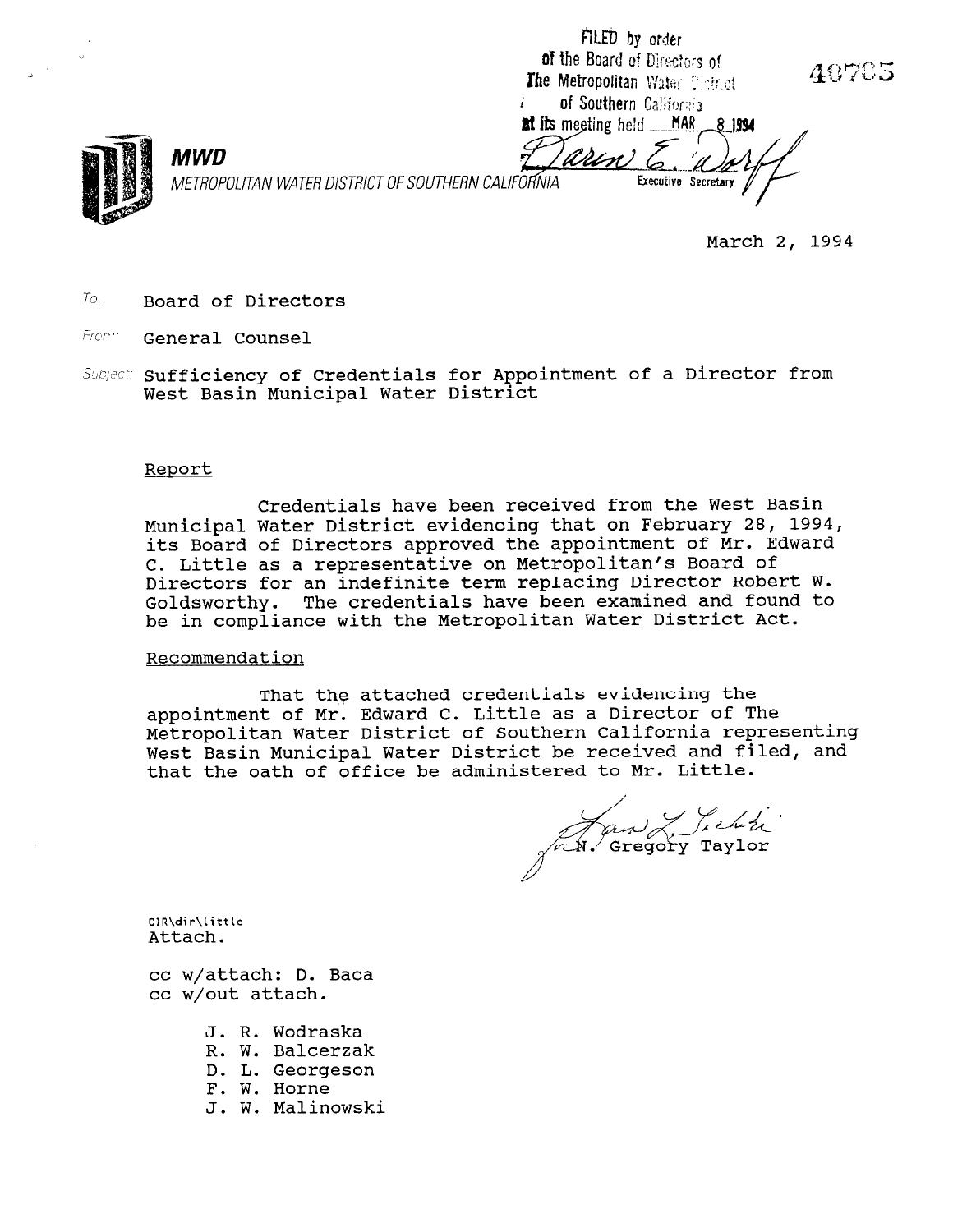

**MWD** METROPOLITAN WATER DISTRICT OF SOUTHERN CALIFORNIA

March 2, 1994

Office of Board of Directors

To: General Counsel

From: Executive Secretary

Subject: Appointment of Director from West Basin MWD

Mr. Edward C. Little has been appointed by the Board of Directors of West Basin Municipal Water District, for an indefinite term, as one of its representatives on Metropolitical to replace Director Robert W. Goldsworth

Attached are the credentials received from West Basic Muddel and the credentials received from we<br>The approximation of Mr. Little. Please Basin MWD showing the appointment of Mr. Little. Please review for legal sufficiency.

If the credentials are legally sufficient, If the credentials are legally sufficient, Mr. Little will be sworn in at our March 8, 1994, Board<br>Meeting.

 $\mathbf{r}$  is a set of  $\mathbf{r}$ 

- J. R. Wodraska
- R. W. Balcerzak
- D. L. Georgeson
- F. W. Horne
- J. W. Malinowski

 $\mathcal{L}^{\text{max}}$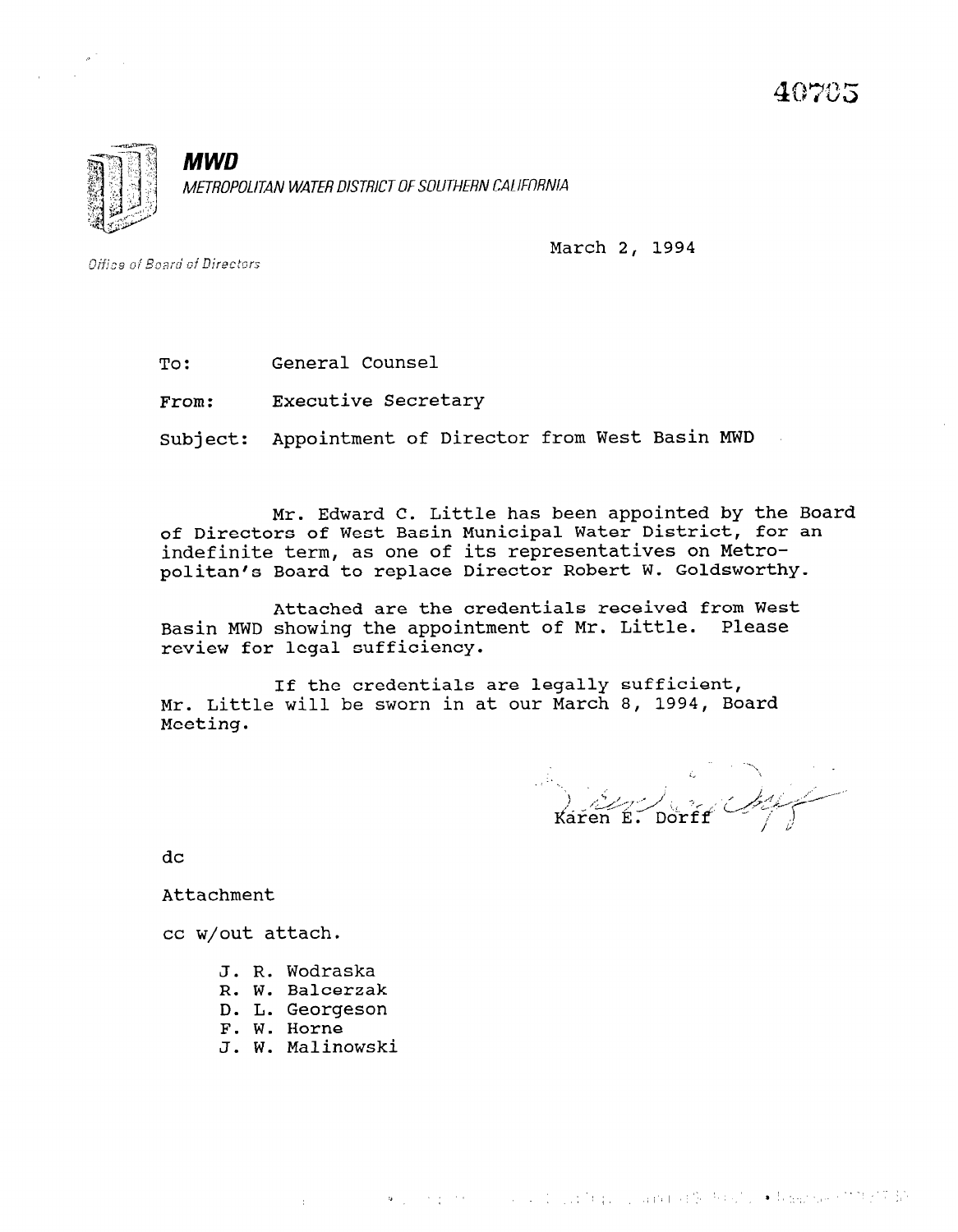# MINUTES OF A REGULAR MEETING OF THE BOARD OF DIRECTORS WEST BASIN MUNICIPAL WATER DISTRICT FEBRUARY 28, 1994

A regular meeting of the Board of Directors of the West Basin Municipal Water District was held on Monday, February 28, at 4:00 p.m., at 17140 South Avalon Boulevard, Suite 210, Carson, California.

President Stuart called the meeting to order and presided thereover and Deputy Secretary Westra recorded the minutes thereof.

1. DETERMINATION OF QUORUM. President Stuart declared that there was a quorum, with the following Directors present: Stuart, Gallagher, Heath, Sweeney and Little. Also present at the meeting were CBMWD Director Zastrow, General Manager Atwater, Assistant General Manager Grebbien, Controller Hayden, Deputy Secretary Westra, Office Manager McCormick, Assistant District Engineer Love, Assistant Water Resources Engineer Ruhl, Public Affair Assistants Moss and McCaroll, Attorney Lemieux, Metropolitan Water District Representatives Goldsworthy and Barker, James Leserman of the Water Replenishment District of Southern California, and Mark Beron of C.K. Construction.

2. PUBLIC COMMENT. No public comment was received.

3. ACTION ON MINUTES OF JANUARY 24, (4:00 P.M.) AND FEBRUARY 4, 1994 (11:30 A.M.). Upon a motion duly made by Sweeney and seconded by Director Heath, the Board unanimously approved the minutes of January 24, (4:00 P.M.) and February 4, 1994 (11:30 a.m.).

4. METROPOLITAN DIRECTOR'S REPORT. Metropolitan Water District Representative Barker presented an update on the current activities at the Metropolitan Water District.

5. DEMANDS ON THE DISTRICT. (a) Demand Numbers 6585 through 6647 (excluding Demand Numbers 6585, 6607 - 6608, 6627 - 6628 and 6635) total amount of \$4,389,928.27 were ratified. (b) Monthly Water Statement - The monthly water statement for January 1994 was received and filed.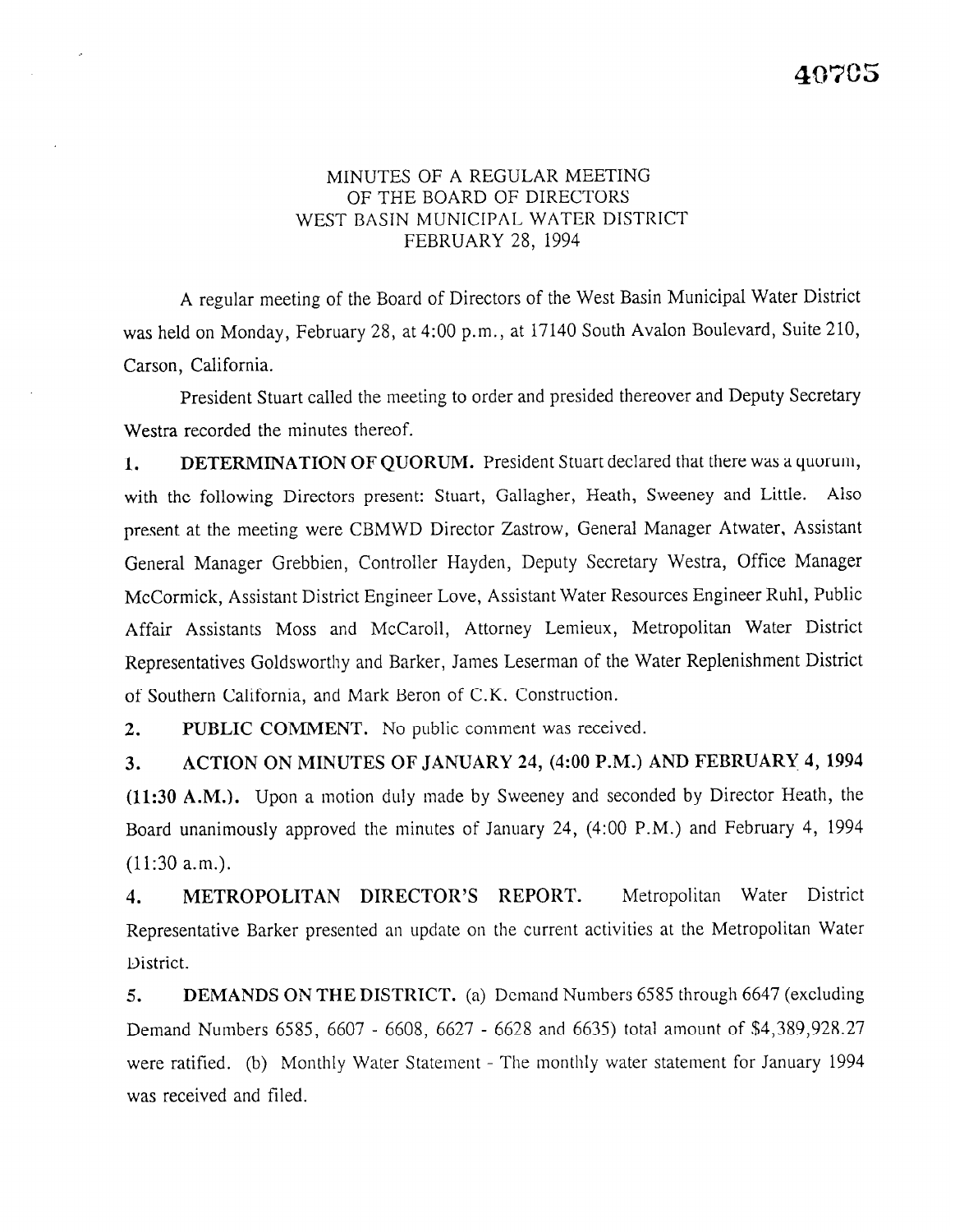#### OTHER ACTION ITEMS

6. PUBLIC IIEARINC - STANDBY CIIARCE PROGRAM. President Stuart opened the public hearing at 3:15 p.m. and stated that the Board would receive comments from the public. There were none. General Manager Atwater provided a brief update of the Standby Charge Program. President Stuart closed the public hearing at 3:20 p.m.

7. PUBLIC HEARING ON WATER RATES FOR FISCAL YEAR 1994-95. President Stuart opened the public hearing at 3:21 p.m. and stated that the Board would receive comments from the public. There were none. General Manager Atwater provided a brief report on the proposed water rates for fiscal year 1994- 1995. President Stuart closed the public hearing at 3:26 p.m.

8. STANDBY CHARGE PROGRAM. Upon a motion duly made by Director Little and seconded by Director Sweeney, the Board adopted the Negative Declaration for the Standby Charge Program.

9. WEST BASIN RECLAMATION PROGRAM. A) Upon a motion duly made by Director Sweeney and seconded by Director Little, the Board unanimously authorized the General Manager to enter into an agreement, with Lee & Ro Consulting Engineers, for construction engineering services for the Reclaimed Water Distribution Laterals Part III (Contract R13) for an amount not-to-exceed \$17,000. B) Upon a motion duly made by Director Gallagher and seconded by Director Heath, the Board unanimously authorized the General Manager to amend the agreement with HYA Consulting Engineers for services during construction for the five month period ending June 30, 1994, for an amount not-to-exceed \$73,000. C) Assistant District Engineer Love stated that the recommendation to award the Reclaimed Water Distribution Laterals Part I (Contract Rll) to W.A. Rasic Construction would have to be changed, as their bid had not been signed. Mr. Mark Beron from C. K. Construction was present and requested that the Board award the contract to C.K. Construction, the second lowest responsible bidder.

#### It was the consensus of the Board to go into Closed Session at this time.

The Board returned from Closed Session and upon a motion duly made by Director Gallagher and seconded by Director Heath, the Board unanimously authorized the General Manager to rebid contract R-11. D) Upon a motion duly made by Director Heath and seconded by Director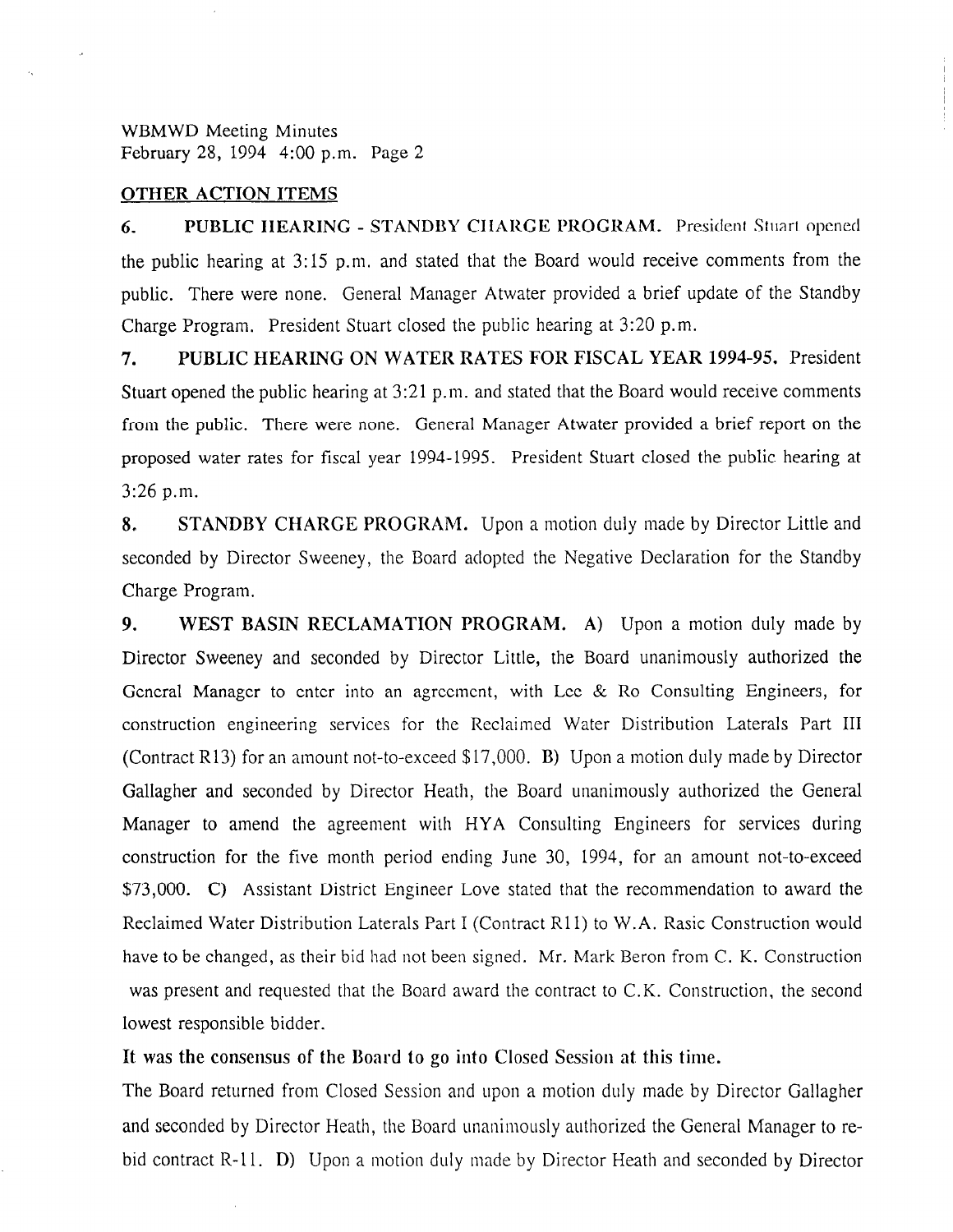Gallagher, the Board unanimously authorized the General Manager to award the Reclaimed Water Distribution Laterals Part II (Contract R12) to Mladen Buntich Construction, for an amount not-to-exceed \$1,394,815 and to execute change orders on the contract in amounts up to \$50,000 not-to-exceed 10% of the contract amount without additional Board authorization. E) Upon a motion duly made by Director Gallagher and seconded by Director Sweeney, the Board unanimously authorized the General Manager to award the Reclaimed Water Distribution Laterals Part III (Contract R13) to Malloy Construction, for an amount not-to-exceed \$727,022 and to execute change orders on the contract in amounts up to \$50,000 not-to-exceed 10% of the contract amount without additional Board authorization.

10. ULTRA-LOW FLUSH (ULF) TOILET REPLACEMENT PROJECT FOR LOW INCOME RESIDENTS. Upon a motion duly made by Director Gallagher and seconded by Director Little, the Board unanimously authorized the General Manager to enter into an agreement with VIEWtech to supply services to implement the Low-Income Pilot Water Audit Program in the City of Hawthorne.

## INFORMATION ITEMS

11. WEST BASIN RECLAMATION PROGRAM - STATUS REPORT. Assistant District Engineer Love and Assistant Water Resources Engineer Ruhl gave an update and slide presentation of the West Basin Reclamation Program.

12. C. MARVIN BREWER DESALTER - FIRST-YEAR FINANCIAL REPORT. Senior Water Resources Engineer Palmquist gave an update and a financial report of the C. Marvin Brewer Desalter project.

## 13. COMMITTEE REPORTS.

Finance: The Finance Committee had nothing further to report other than items previously addressed on the agenda.

Administrative: Director Stuart stated that the Joint Administrative Committee meeting had been changed to Wednesday, March 2, 1994, at 9:30 a.m.

Water Resources: The Water Resources had nothing further to report other than items previously addressed on the agenda.

Communication: The Communication Committee had nothing further to report other than items previously addressed on the agenda.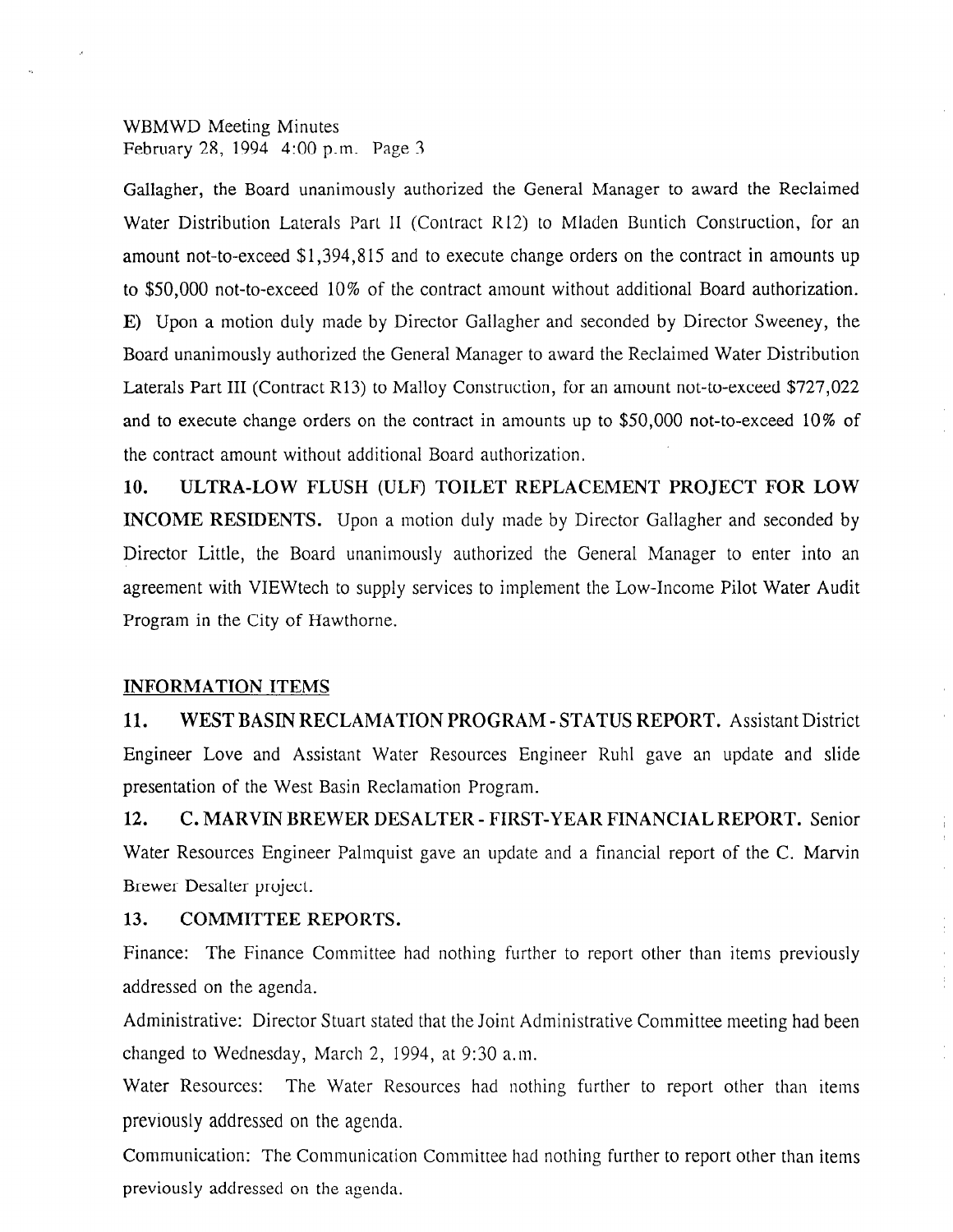14. GENERAL COUNSEL'S REPORT. Attorney Lemieux had nothing further to report at this time.

15. GENERAL MANAGER'S REPORT. General Manager Atwater had nothing further to report at this time.

16. DIRECTORS COMMENTS. The Directors had nothing further to report that this time.

17. CLOSED SESSION (Pursuant to Government Code Section 54956.8 pending real property negotiations). The Board went into closed session to discuss real property negotiations. The Board returned from closed session and Attorney Lemieux stated that no action had been taken.

18. REVIEW OF METROPOLITAN REPRESENTATIVES. Vice-Chairman Gallagher opened the discussion and expressed that the members of the West Basin Municipal Water District, Board of Directors should occupy two of the three positions on the Board of Directors of the Metropolitan Water District. Upon a motion duly made by Director Gallagher and seconded by Director Heath, that the Board terminate Metropolitan Representative Robert W. Goldsworthy and appoint Director Edward C. Little to the Metropolitan Water District Board. No action was taken. Motion was split into two parts.

Upon the recommendation a motion was duly made by Director Gallagher and seconded by Director Heath, the Board authorized the termination of the appointment of Metropolitan Represesentative, Robert W. Goldsworthy by the following vote:

| AYES: | Director Gallagher |
|-------|--------------------|
|       | Director Little    |
|       | Director Heath     |
|       |                    |

NOES: Director Sweeney

ABSTAINED: Director Stuart

Upon a motion duly made by Director Gallagher and seconded by Director Heath, the Board authorized the appointment of Mr. Edward C. Little as a Metropolitan Representative by the following vote:

| AYES: | Director Stuart, Gallagher, Sweeney and Heath |
|-------|-----------------------------------------------|
| NOES: | None                                          |
|       | ABSTAINED: Director Little                    |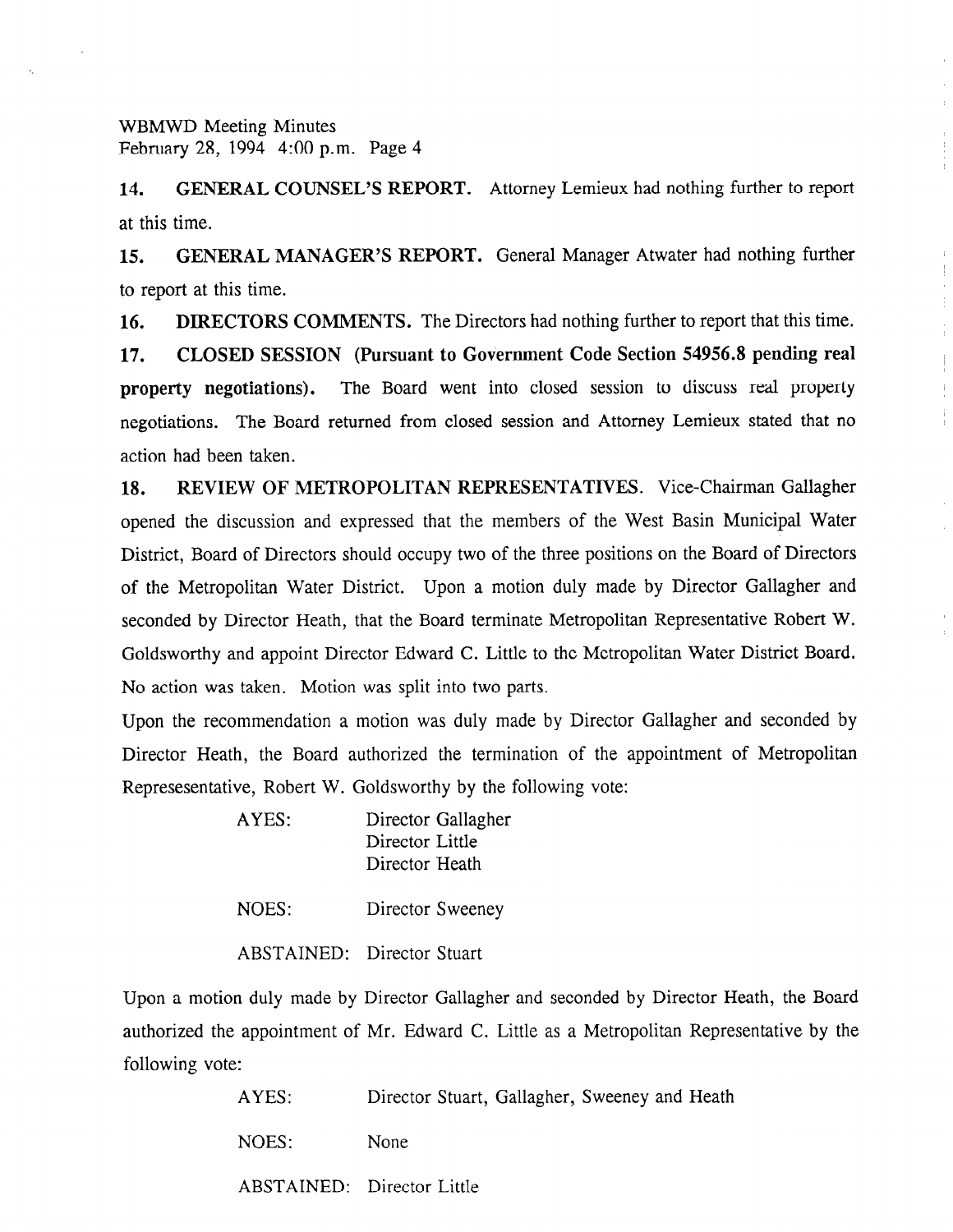ADJOURNMENT. There being no further business to come before the Board, the meeting was duly adjourned.

Charles L. Strent

President

ATTEST:

 $\sim$   $z$ 

 $\tilde{q}_1 = 1$ 

Jammy alestre Secretary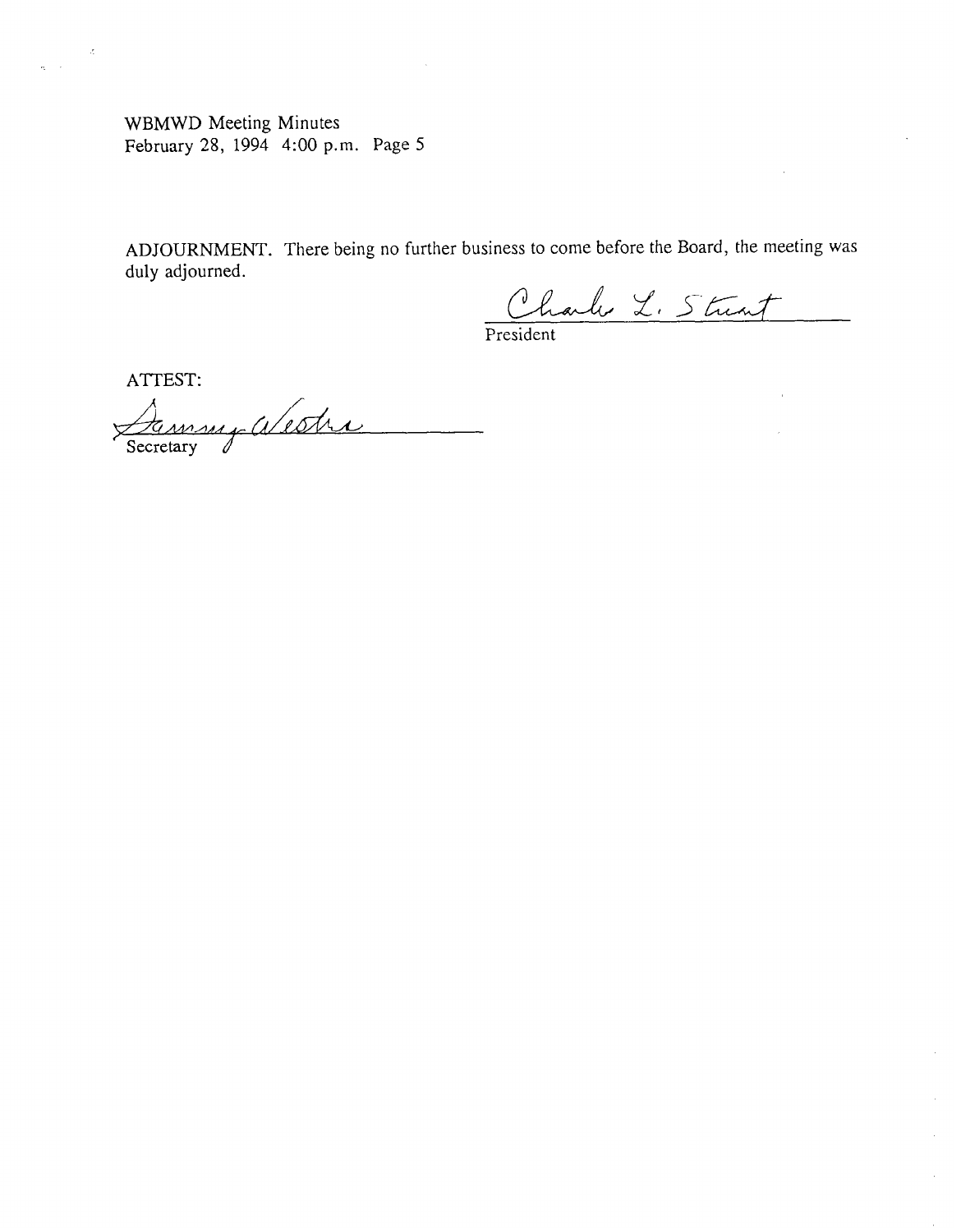## CERTIFICATION

State of California (1) County of Los Angeles (SS) West Basin Municipal (b) Water District (1)

 $\label{eq:2} \frac{1}{\sqrt{2\pi}}\frac{1}{\sqrt{2\pi}}\frac{d^2}{dx^2}$ 

I, Sammy Westra, Deputy Secretary of West Basin Municipal Water District and of the Board of Directors thereof, do hereby certify that the foregoing is a full, true and correct copy of the Minutes of a Regular Meeting of the Board of Directors of the West Basin Municipal Water District held February 28, 1994, which were unanimously approved.

Dated: March 3, 1994

Deputy Secretary, West Basin Municipal Water District and to<br>the Board of Directors thereof

c:\wp60\min\certific.394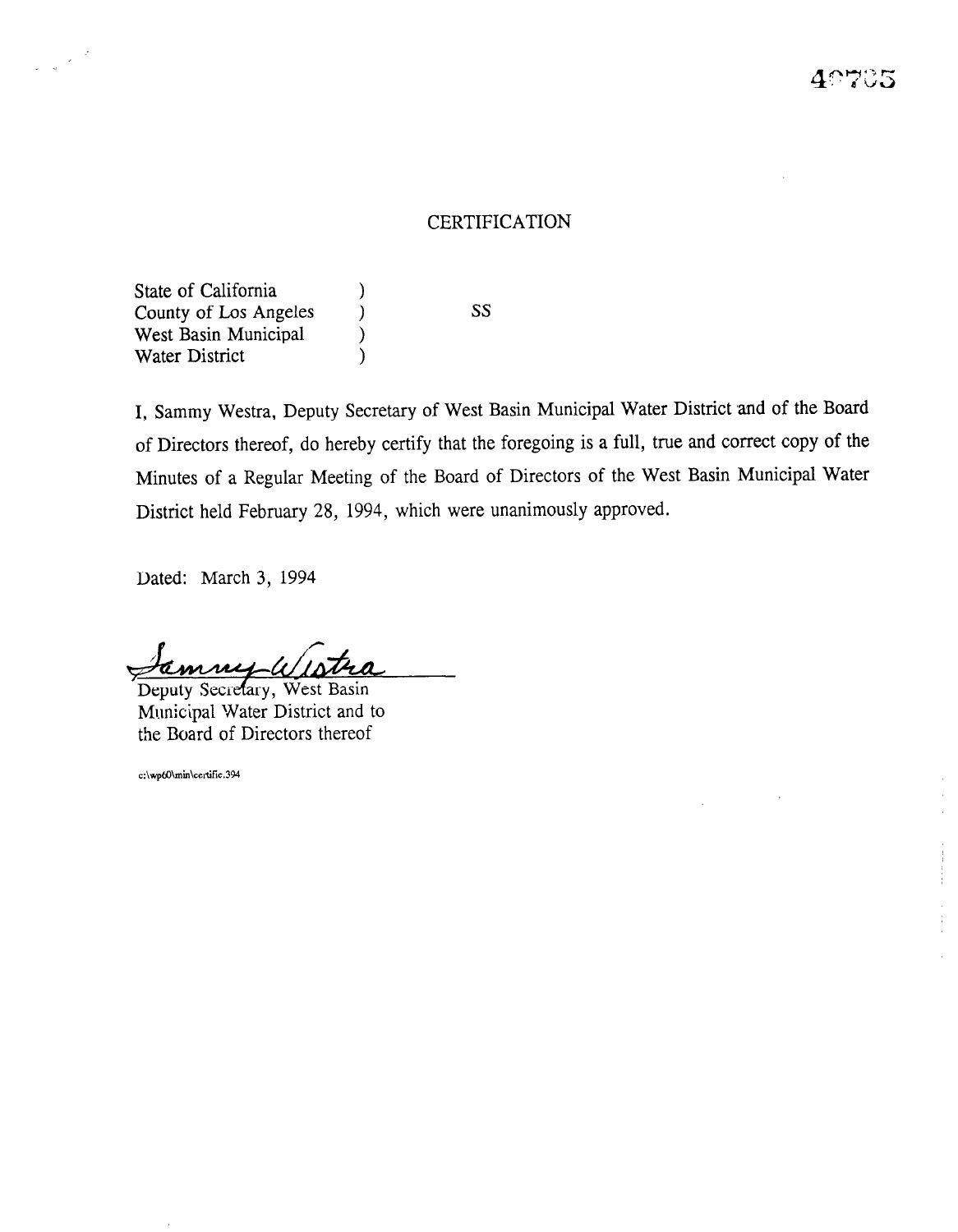# CUIYER CITY RESIDENT NAMED TO THE BOARD OF DIRECTORS OF THE METROPOLITAN WATER DISTRICT OF SOUTHERN CALIFORNIA

Edward "Ed" C. Little was appointed as the West Basin Municipal Water District's representative on the Metropolitan Water District of Southern California Board of Directors.

A resident of Culver City, Little has been a member of the Board of Directors for West Basin Municipal Water District for the past five years. Until recently, Little operated Ed Little Auto Service, the family-owned business he founded in 1951.

A 1950 graduate of the University of Southern California, Little holds a Bachelor of Science degree in Industrial Management. Little served in the United States Navy during World War II. He first became active in the water industry while working on the election to annex Culver City to the West Basin Municipal Water District. From 1965 to 1967, Little served on the County Water Resources & Reclamation Advisory Commission with Joe Jenson and William Farquhar, two icons of the water industry.

In 1966, Little was elected to the Culver City Council and served as Culver City's representative on the then newly-formed Southern California Association of Governments for four years.

Little's civic recognitions include: Past President of the Southern California Hemophilia Foundation; 15-year member of the Board of Managers for the Culver Palms YMCA; 1975-1976 Charter President of the Culver City Rotary Club; and President and Life Member of the Culver City Jay-Cees.

Two notable awards Little has received during his career include the 1965 Citizen of the Year Award from the Culver City Chapter of the J.W.V. and his 1992 recognition by the Culver City Chamber of Commerce as One of the Three Outstanding Businesses.

Ed Little and his wife, Elaine, have been married for 43 years. They have two daughters, Linda and Patti Ann, a son, Robert, and four grandchildren. Robert Little now operates the family business.

 $\label{eq:2} \frac{1}{2\sqrt{2\pi}}\left|\frac{d}{d\tau}\right|^{2}$